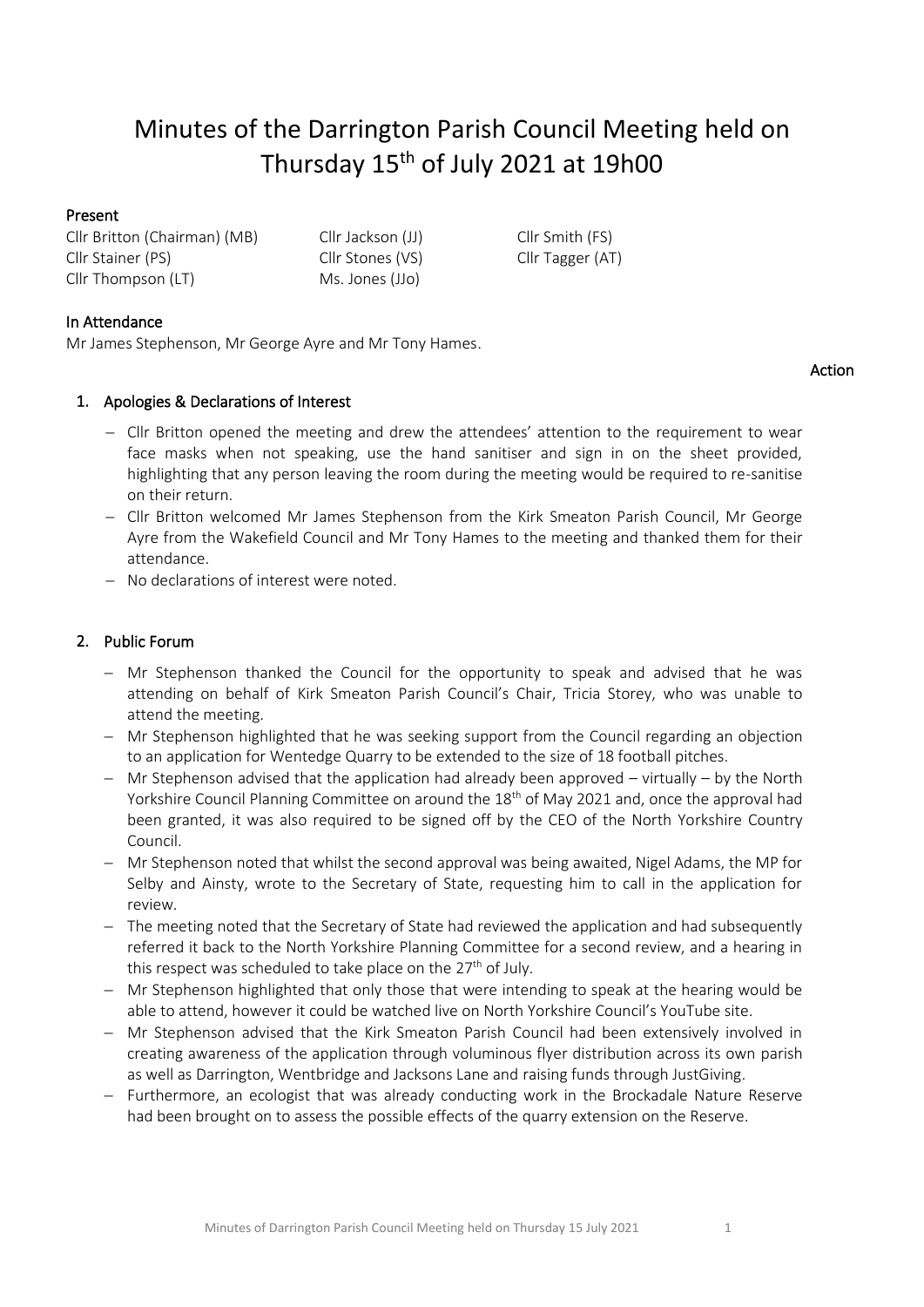- − Mr Stephenson noted that the monies raised would fund the cost of the ecologist, that such ecologist would be presenting at the hearing and that any fund shortfalls would be covered personally by a few of the residents.
- − Mr Stephenson advised that in addition, Laura Hobbs from Yorkshire Wildlife Trust would be objecting and highlighted that they have been involved in the previous objection as well.
- − Mr Stephenson went on to mention that a representative from Plant Life would be objecting and presenting at the hearing, as well as Friends of Brockadale.
- − Mr Stephenson highlighted that Friends of Brockadale own Thompson Meadow and were in the process of writing a book about the wide variety of plants and animals at Brockadale, which would be submitted to the Planning Committee in support of the objection, and thereafter made available to purchase by the public.
- − Mr Stephenson confirmed that Tricia Storey would be speaking at the hearing and requested that the Darrington Parish Council also object in unity with the Kirk Smeaton Parish Council, as well as the Wakefield Council who had already objected.
- − Mr Stephenson mentioned additional local prominent individuals that would be supporting the objection and highlighted that they had also gained more than 1 200 signatures in support of the objection via an online petition.
- − Mr Stephenson extended an invitation to the Council to attend the hearing with Tricia Storey and to present the Council's objection.
- − Mr Stephenson highlighted various additional concerns raised by Wentbridge residents regarding the application.
- − Cllr Britton reminded the meeting that they had previously objected on the grounds that Brockadale Nature Reserve is highly protected, is one of the most beautiful areas of the region and is regularly used by local residents.
- − Cllr Britton offered to once again object on behalf of the Council, this was seconded by Cllr Smith, and it was unanimously agreed by the meeting that an objection be lodged.
- MB

MB

- − Cllr Smith suggested that the Council include a summary of the application and objection on the Council website, to increase Darrington residents' awareness of the application and Mr Stephenson recommended that the Council obtain the relevant information from Kik Smeaton Parish Council's website.
- − Mr Ayre suggested that Mr Stephenson extend the request for objections to Selby's Parish Council, as well as any other Parish Councils in proximity of the Reserve and Mr Stephenson highlighted that the deadline for submission of Kirk Smeaton Parish Council's motion for support of the objection was the 22<sup>nd</sup> of July.
- − Cllr Tagger highlighted the importance of increasing awareness and support of the objection with residents and suggested a less-subtle approach to do so, whilst also confirming his support of the objection.
- − Discussion was held as to the various options available to increase awareness, and Mr Stephenson highlighted some of the frustrations that they had experienced thus far.
- − Mr Hames undertook to source supporting material from the previous objection and to provide this to Mr Stephenson. TH
- − Cllr Britton advised that he had been approached by the press for comment in this respect and he had responded with the same comment as mentioned in the meeting.
- − Cllr Thompson queried whether North Yorkshire Council had followed due process in respect of the application, assuming that this included notification of the application to Wakefield Council, however Mr. Ayre advised that he was of the understanding that North Yorkshire Council is not under any obligation to notify Wakefield Council in this respect.
- − It was agreed that Cllr Britton would attend the hearing on the 27<sup>th</sup> of July with Tricia Storey.
- − Mr Stephenson thanked the Council for their time and support, and duly left the meeting.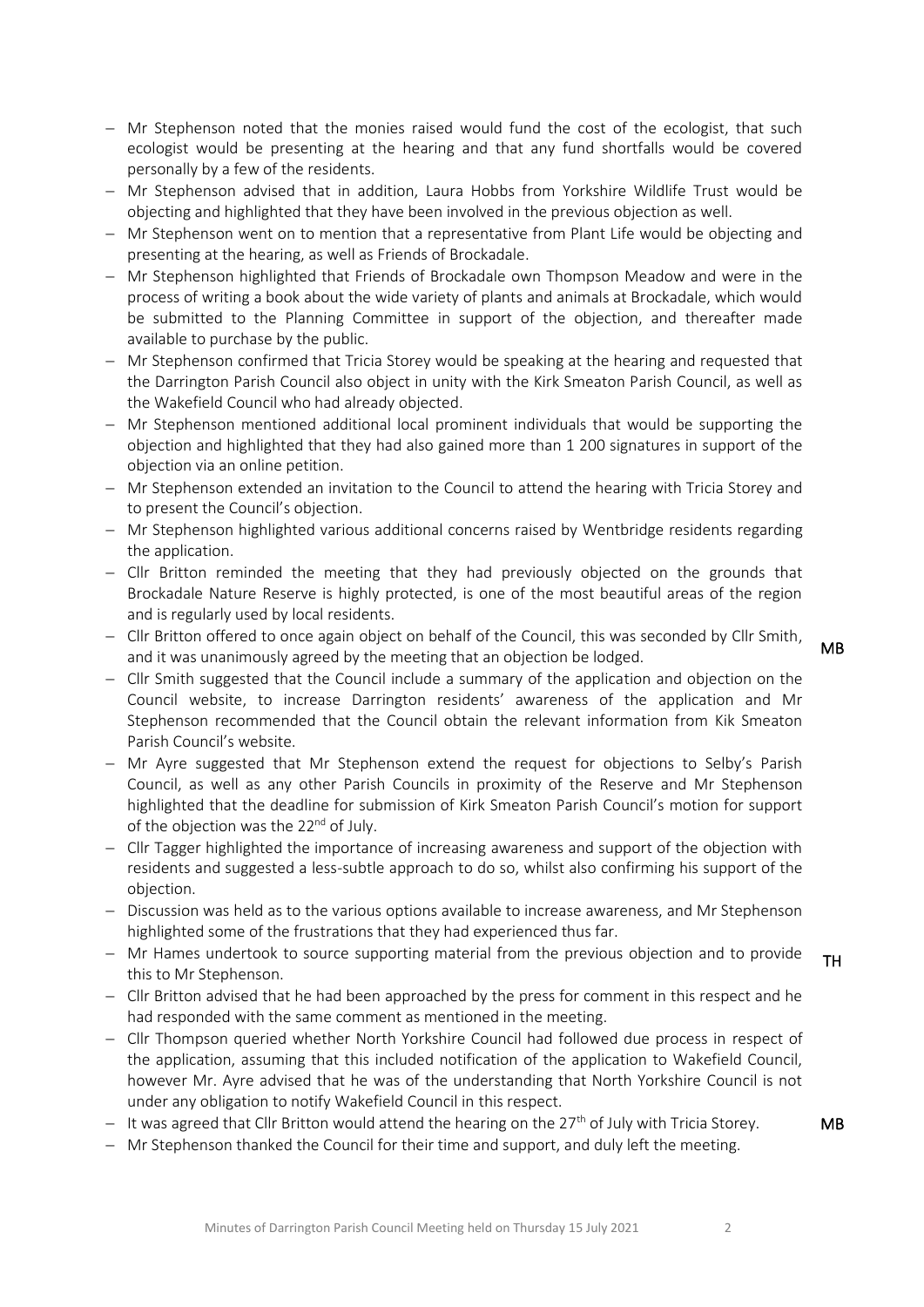## 3. Minutes of Previous Meeting

- − Cllr Britton requested a change to the minutes of the previous meeting, noting that under Item 7 (Finance), bullet 8, the reference to "Community Instruction Levy" should read "Community Infrastructure Levy". JJo
- − Cllr Tagger requested a change to the minutes of the previous meeting, noting that under Item 4, Section vi (Bankswood), reference to "Yvette Cooper's agent" should read "someone from Yvette Cooper's office". JJo
- − Minutes for the meeting held on 17<sup>th</sup> of June 2021 were proposed by Cllr Stones, and seconded by Cllr Stainer, as a true and accurate record of the meeting. There was no dissent.

## 4. Matters Arising

#### i. Village benches

- − There was no update as there was still no expected date of arrival for the benches.
- − To carry over to the next meeting.
- − Cllr Britton highlighted that a few days previously, whilst he had been cleaning and painting the village notice board, a certain resident had approached him and had proceeded to verbally abuse him regarding he and the Parish Council not pulling their weight around the village.
- − Cllr Britton advised that was not going to be spoken to in that manner and he subsequently got into his vehicle and drove away, citing that it was never acceptable to be dealt with in that way.
- − Cllr Tagger highlighted that he had also previously had a similar type of engagement with the resident in question.
- − Further discussion was held regarding the poor state of the notice board and Cllr Smith reminded the meeting that a review / replacement of the village notice board was scheduled for the following year.

#### ii. Milners Lane and footpaths

− Cllr Britton advised that there was no update in this respect as the Records Office was still closed and he undertook to visit the County Records Office as soon as it re-opens. MB

#### iii. Speed surveys

- − Cllr Smith confirmed that she had emailed Martin Barnes (Commissioning & Delivery Manager for Highways & Transport Services, Wakefield Metropolitan District Council) on the 15<sup>th</sup> of June, asking if the survey had taken place, noting that she had seen the speed strips and querying the flashing "30" sign, as well as the fact that they are meant to receive data from that.
- − Cllr Smith advised that she had not received any response in this respect.
- − To be carried over to the next meeting.

## iv. Darrington playgroup

− To be removed from the agenda.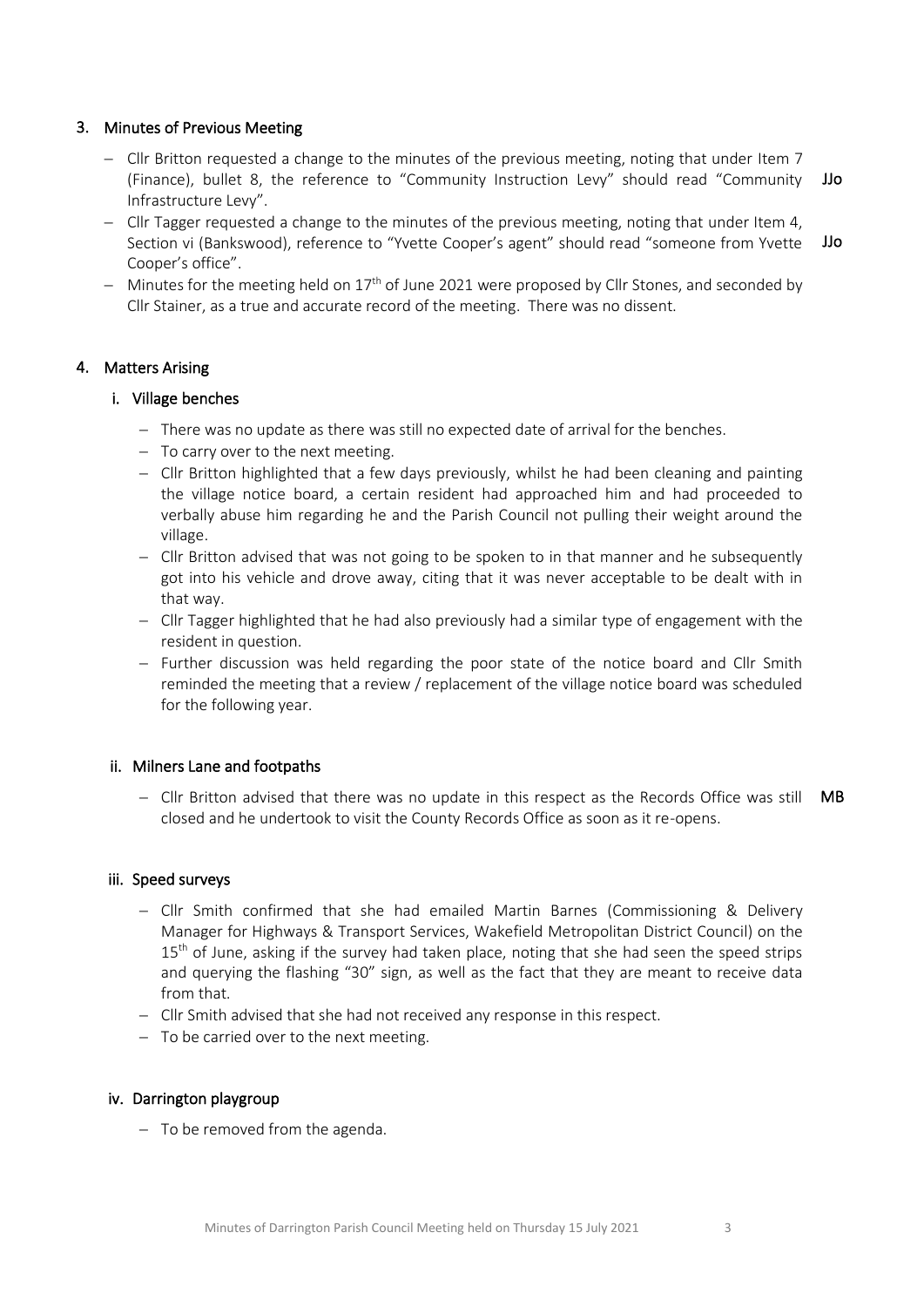#### v. Kyte steps

- − Cllr Jackson advised that he had visited the Kyte to determine whether something could be done to improve the steps up to the restaurant, however nobody in the restaurant knew what he was talking about.
- − Cllr Tagger reminded the meeting that the matter was not regarding wheelchair access, but rather about determining if there was a way to make the restaurant more accessible, whether this be via a ramp, or handrail, or any similar solution.
- − Cllr Tagger highlighted that it was the owner of the restaurant (Craig) that had indicated his willingness to support the village, to facilitate easier access for the elderly residents, who would benefit from being able to visit the restaurant for a cup of coffee during their walks.
- − After some discussion it was agreed that the most appropriate solution would be to put Craig in touch with the person that had previously put-up handrails in the village.

AT

#### vi. Old orchard plants

− To be removed from the agenda.

#### vii. Reusing of planted primulas

− To be removed from the agenda.

#### viii. Advertising for local Post Office

− No further action required in this respect and to be removed from the agenda.

#### ix. Assessment of wooden bus shelter near traffic lights

- − Cllr Jackson confirmed that he had assessed the shelter and believed despite it having shifted slightly, it remained sturdy.
- − Cllr Britton agreed with Cllr Jackson's assessment, and it was agreed that no further action was required in this respect.
- − Cllr Smith undertook to advise the relevant resident that structural engineers had assessed the structure and they did not see any need to take it down.

#### x. Communication with Mr Tony Hames

- − Cllr Smith confirmed that she had emailed Mr Hames to advise that there was no comment from the Council regarding the removal of the bridge over the A1.
- − Mr Hames advised that he had not heard anything more in this respect from the relevant party.
- − No further action is required, and the item can be removed from the agenda.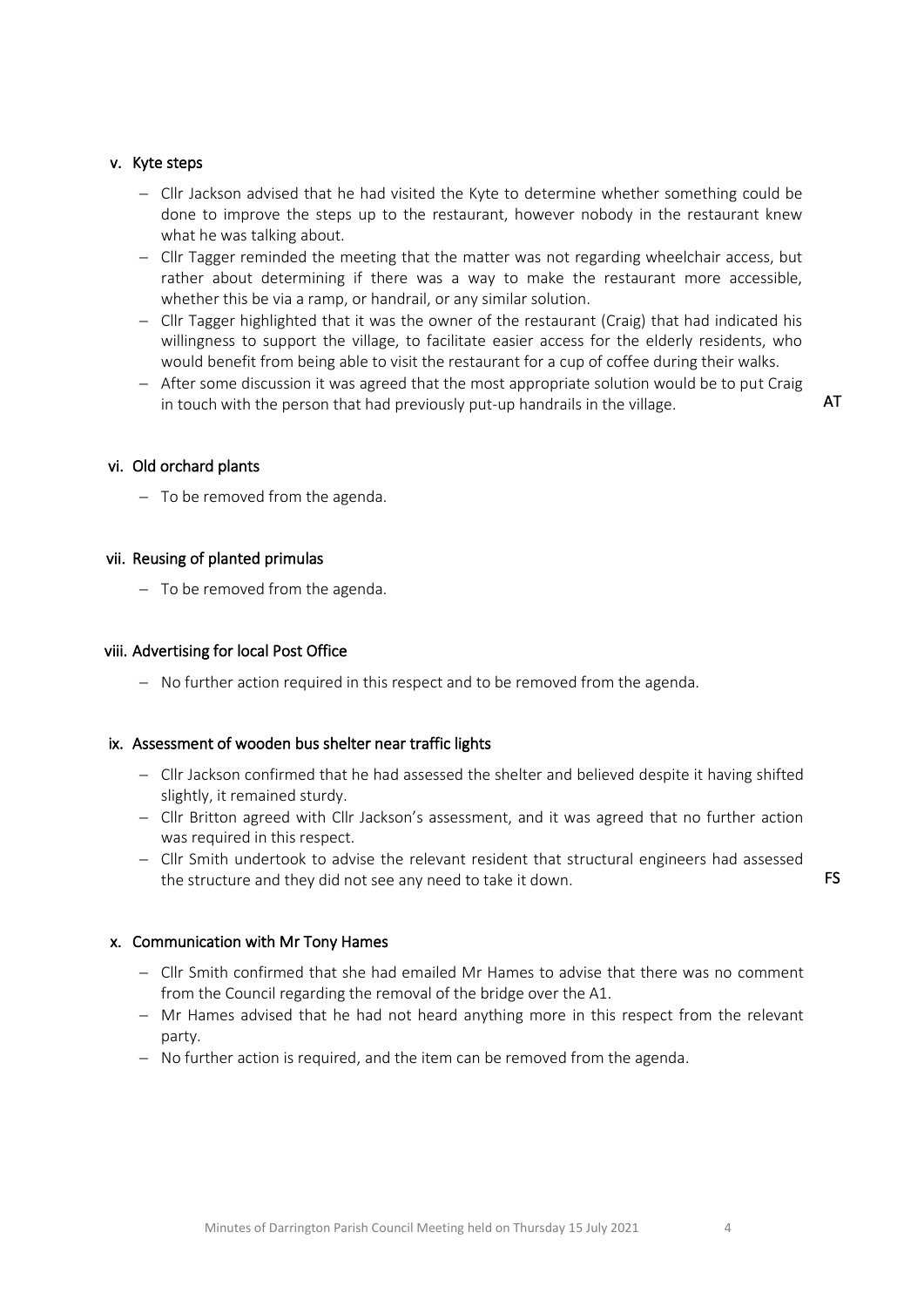#### xi. Follow up on invoice for use of Spread conference room

- − Cllr Britton reminded the Council that in terms of corporate governance rules, Parish Council meetings could not be held in a pub unless there was no alternative available.
- − Cllr Britton advised that as there had not been an alternative in the preceding two months or the current month, the meetings had been held at the Spread, however with there being no meeting during August, he was hopeful (but could not guarantee) that the September meeting would once again be held at The Reading Rooms.
- − Cllr Britton advised that with that in mind, he had requested that Andrew Johnson invoice the Council for all three meetings in one go.

#### xii ICL report submission

− Cllr Stones advised that Cllr Stainer would not be able to get hold of her contact for the ICL report submission, however she undertook to provide Cllr Stainer the contact details nonetheless. VS

## xiii. Appointment of internal auditor

- − Cllr Stainer confirmed that Cllr Tagger had someone that would be willing to be appointed as the internal auditor.
- − Cllr Tagger reminded the meeting that whilst the person in question was willing and able to take on the role, he was slightly apprehensive about the liability that he would be taking on, should there be any issues identified.
- − Cllr Tagger suggested that it would be beneficial for Cllr Stainer to have a discussion with him sooner-rather-than-later as there had been no other individual identified to perform the role, should he decline the appointment. PS
- − Cllr Thompson advised that there was information regarding the appointment of internal auditors in the Law & Governance Bulletin and undertook to provide this to Cllr Stainer after the meeting. VS

#### iv. Darrington Hall planning application objection

- − Cllr Tagger confirmed that he had completed and submitted the planning application objection.
- − No further action is required, and the item can be removed from the agenda.

#### v. Village field bonfire

− No further action is required, and the item can be removed from the agenda.

#### vi. YLCA programme

- − Cllr Smith advised that there had been correspondence with Karen Mann regarding Mrs Jones attending the YLCA programme for clerks, however it had been agreed that an introductory one-to-one session would be more appropriate.
- − Mrs Jones confirmed that the one-to-one session had been scheduled for Friday the 18<sup>th</sup> of July.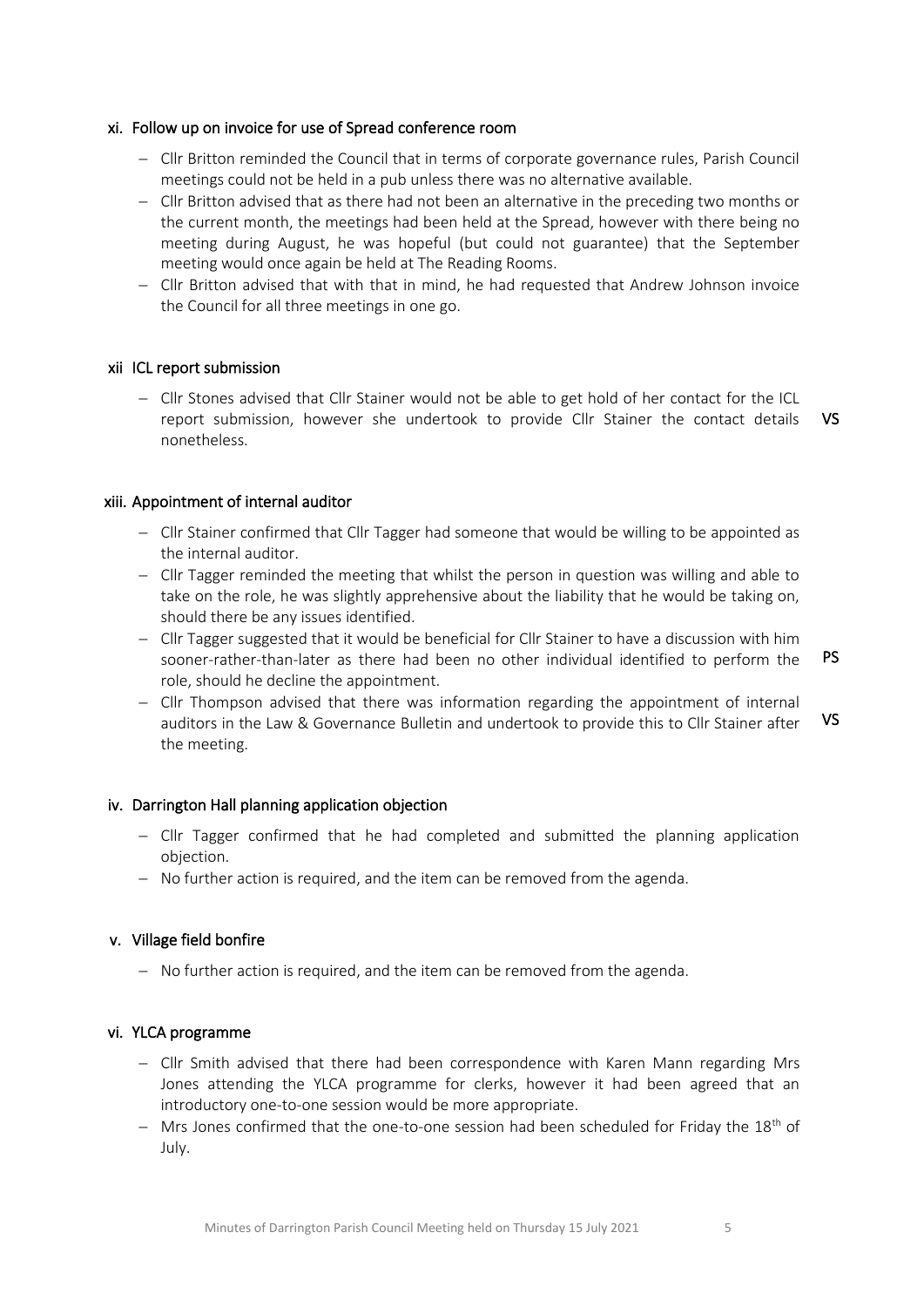# 5. Correspondence

- − Cllr Britton advised that the only correspondence he had received was from Tricia Storey and that had been dealt with in earlier discussions.
- − Cllr Tagger advised that with respect to Bankswood he had been in touch with Yvette Cooper's office due to the anomaly that Parish Councils could not make use of the Ombud service and that they had undertaken to take on the issue.
- − Cllr Tagger highlighted that he had received a telephone call from Yvette Cooper's office, advising that Yvette had been in touch with Robert Genric, the Minister for Communities as well as a lady by the name of Amina from the Sector for Communities.
- − Cllr Tagger noted that Yvette had requested a consultation regarding the anomaly that subsidiary councils had when lodging a dispute with a major council, in that as they could not make use of the Ombud service, what dispute resolution process should they be following?
- − Cllr Tagger further advised that Yvette was due to write to the Chief Executive at Wakefield Met. to express deep concern that the matter had continued for so long, with no resolution, and requesting reasons for such delay.
- − Cllr Tagger noted that Yvette was also due to query why communications from Wakefield Council suggested that progress was being made in this respect, however on the published planning website, the last action noted had taken place in 2016.
- − Cllr Tagger noted that the fifth item that Yvette was due to query, was the status of the matter, as well as what the Wakefield Council was planning to do to resolve the matter.
- − Cllr Smith read the email received by Cllr Tagger, from Yvette Cooper, regarding the action that she had taken thus far, as well as her commitment to keep the Council updated as to progress in this regard.
- − Cllr Smith noted that correspondence had been received from a new resident who was concerned that there was hogweed on Back Lane and, although he had contacted the authorities in this respect, they had advised that it was not their land and therefore could not assist with the matter.
- − Cllr Smith advised that she visited the location of the suspected hogweed with the resident, however upon investigation Cllr Smith confirmed that the plant was not hogweed but rather cow parsley, and the landowner had already sprayed all of it to destroy it.
- − Cllr Smith noted that there had been a few items of correspondence from another resident, including concerns over Back Lane rapidly becoming overgrown in parts and not suitable for walkers, the narrowing lane structure along the A1 path from the Darrington Hotel, excessive overhang near the traffic lights by Marlpit Lane and the state of the house at the bottom of Southern Croft Road.
- − Mr Ayre confirmed that he had received the same email and Cllr Smith confirmed that she had responded to the resident, advising him of the actions being taken by the Council in respect of some the concerns raised.
- − Cllr Smith did, however, highlight to the resident that the Council could not do anything regarding the state of 2 Southern Croft Road, but she committed to raising it at the meeting for discussion.
- − Cllr Smith noted that she had received a further letter from the resident advising that a skip had been placed at 2 Southern Croft Road and that the rubbish had been placed in the skip.
- − Cllr Britton advised that he had also seen officials visiting the house and that the placement of the skip was likely a result of that visit.
- − Mr Ayre highlighted that if the skip had been placed there by the authorities, it was likely that the owner of Southern Croft Road would have had to contribute to the cost thereof.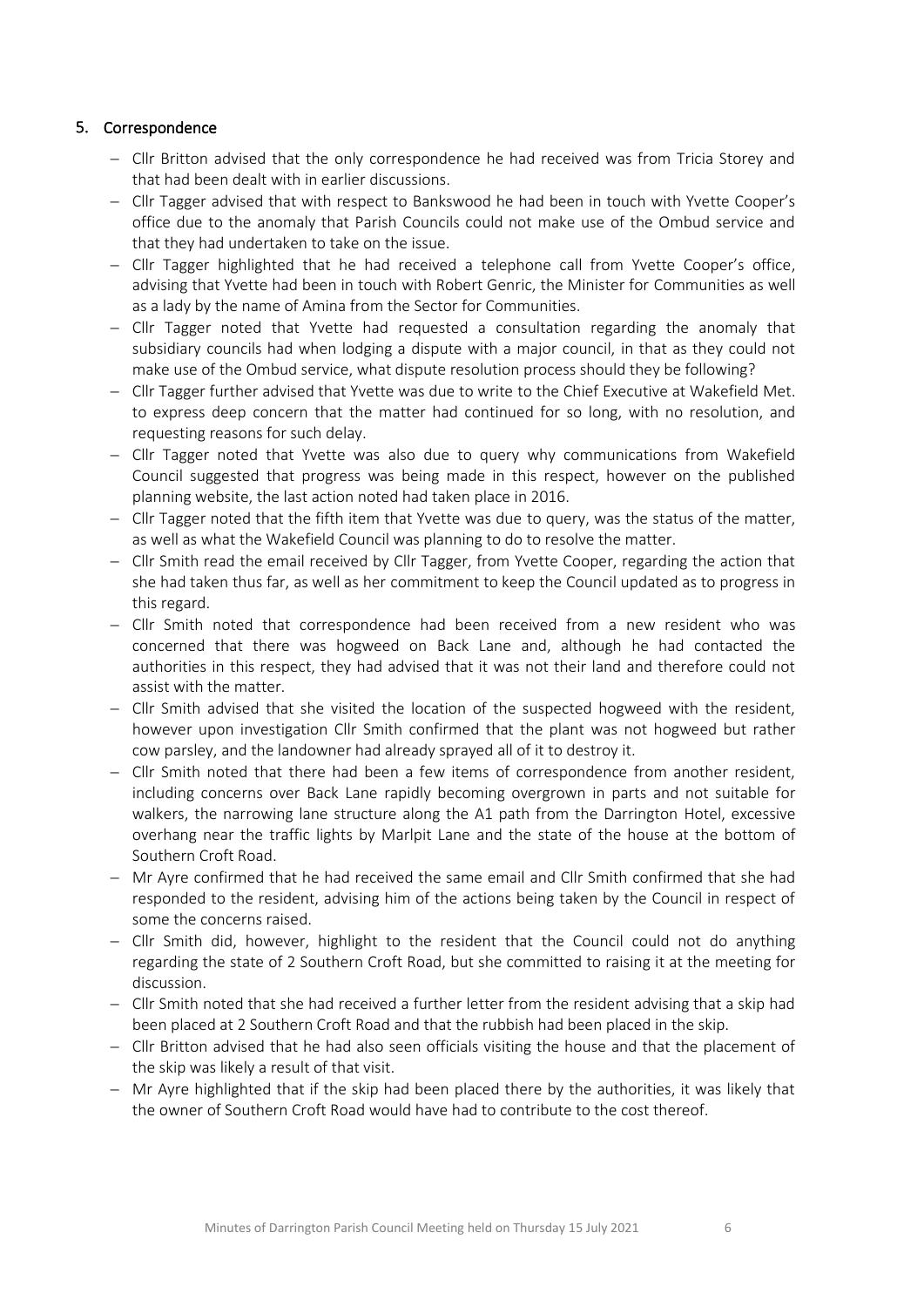- − Cllr Thompson raised the fact that there was a piece of fence broken along the ginnel that goes past her house and queried whether it was the property owner's or the Council's responsibility to repair the fence.
- − Cllr Tagger confirmed that it was the responsibility and cost of the property owner to repair the fence.
- − Cllr Thompson highlighted that she had also recently seen a horse go down the ginnel and expressed concern that should the horse get startled, it could injure itself and/or damage some of the walls along the ginnel.
- − Discussion was held regarding the legality of horses being able to go down the ginnel and the possibility that the ginnel could be a bridleway.
- − Mr Ayre highlighted that the location of all bridleways is recorded by the Wakefield Council, and these records are publicly available on the Wakefield Council's website.
- − Cllr Smith undertook to investigate whether the ginnel in question, was a recognised bridleway.
- − Cllr Smith advised of correspondence received from a resident regarding the location of the dog bins and she confirmed that she had already responded accordingly.
- − Cllr Smith queried whether the footpath along the A1 had been cut back by the Roads Agency yet, and after feedback that it had not yet been done, Cllr Thompson undertook to request Nick Dyas to do so. LT
- − Cllr Thompson queried whether the excess grass cuttings, that were not fitting into the regular bins, would be removed by Wakefield Council providing they put them in the relevant bags next to the bin on garden removal day, and Mr Ayre advised that they "should" be doing this, but there was no guarantee that this would be the case.
- − Cllr Smith undertook to place a post on the Parish Council's Facebook page, asking if any residents of Estcourt Road would be willing to allow Nick Dyas (the gardener) to use the surplus space in their garden waste bins for grass cuttings from the verges along Estcourt Road and, if so, to please place a clearly marked label on the top of their bins.
- − Cllr Smith advised that she had received notification that the planning application for a single detached house at Delph House had been refused by the Planning Committee due to the proposed dwelling having a significant impact on the occupiers of the neighbouring property.

#### 6. Finance

− Cllr Stainer presented the June financial accounts, noting that the current account opening balance on the  $1<sup>st</sup>$  of June was £35,718.67 and there were no items of income for the month of June.

|  |  |  | 10 items of expenditure for June: |  |  |
|--|--|--|-----------------------------------|--|--|
|--|--|--|-----------------------------------|--|--|

| Date                     |         | Payment       |                             |                                                                              |               |                          |
|--------------------------|---------|---------------|-----------------------------|------------------------------------------------------------------------------|---------------|--------------------------|
| <b>Approved</b>          | Item    | <b>Method</b> | Payee                       | Reason                                                                       | <b>Amount</b> | <b>VAT</b>               |
|                          |         |               |                             |                                                                              |               |                          |
| 17.6.21                  | 15-2122 | Cheque 861    | P M Stainer                 | Postage for Audit Return                                                     | 6.85          | ٠                        |
| 17.6.21                  | 16-2122 | Cheque 862    | <b>D</b> Dyas               | Gardening/maintenance                                                        | 240.00        | ۰                        |
| 17.6.21                  | 17-2122 | Cheque 863    | <b>Darrington Playgroup</b> | S137 grant - Darrington Playgroup                                            | 232.80        | ٠                        |
| 17.6.21                  | 18-2122 | Cheque 864    | <b>Mick Britton</b>         | Gardening/maintenance                                                        | 84.49         | $\overline{\phantom{a}}$ |
| 17.6.21                  | 19-2122 | Cheque 865    |                             | PCC of Darrington with Wentbridge \$137 grant - Maintenance of Village clock | 104.00        | ٠                        |
| 17.6.21                  | 20-2122 | Cheque 866    | P M Stainer                 | Printer ink                                                                  | 11.49         | 1.92                     |
| 17.6.21                  | 21-2122 | Cheque 867    | <b>Mick Britton</b>         | Gardening/maintenance                                                        | 145.00        | 24.17                    |
| 17.6.21                  | 22-2122 | Cheque 868    | <b>First Impressions</b>    | Summer hanging baskets/planters                                              | 3,119.40      | 519.90                   |
| 17.6.21                  | 23-2122 | Cheque 869    | <b>Avril Jackson</b>        | Gardening/maintenance - Plants                                               | 59.50         | 9.92                     |
| 17.6.21                  | 24-2122 | Cheque 870    | <b>Avril Jackson</b>        | Gardening/maintenance - Plants                                               | 54.00         | ÷                        |
| 17.6.21                  | 25-2122 | Cheque 871    | <b>Glasdon UK Ltd</b>       | Dog Waste Bin                                                                | 283.16        | 47.20                    |
|                          |         |               |                             |                                                                              |               |                          |
| <b>Total expenditure</b> |         |               |                             |                                                                              | 4,340.69      | 603.11                   |

− Cllr Stainer advised of an end-of-month balance of £31.377.98.

FS

FS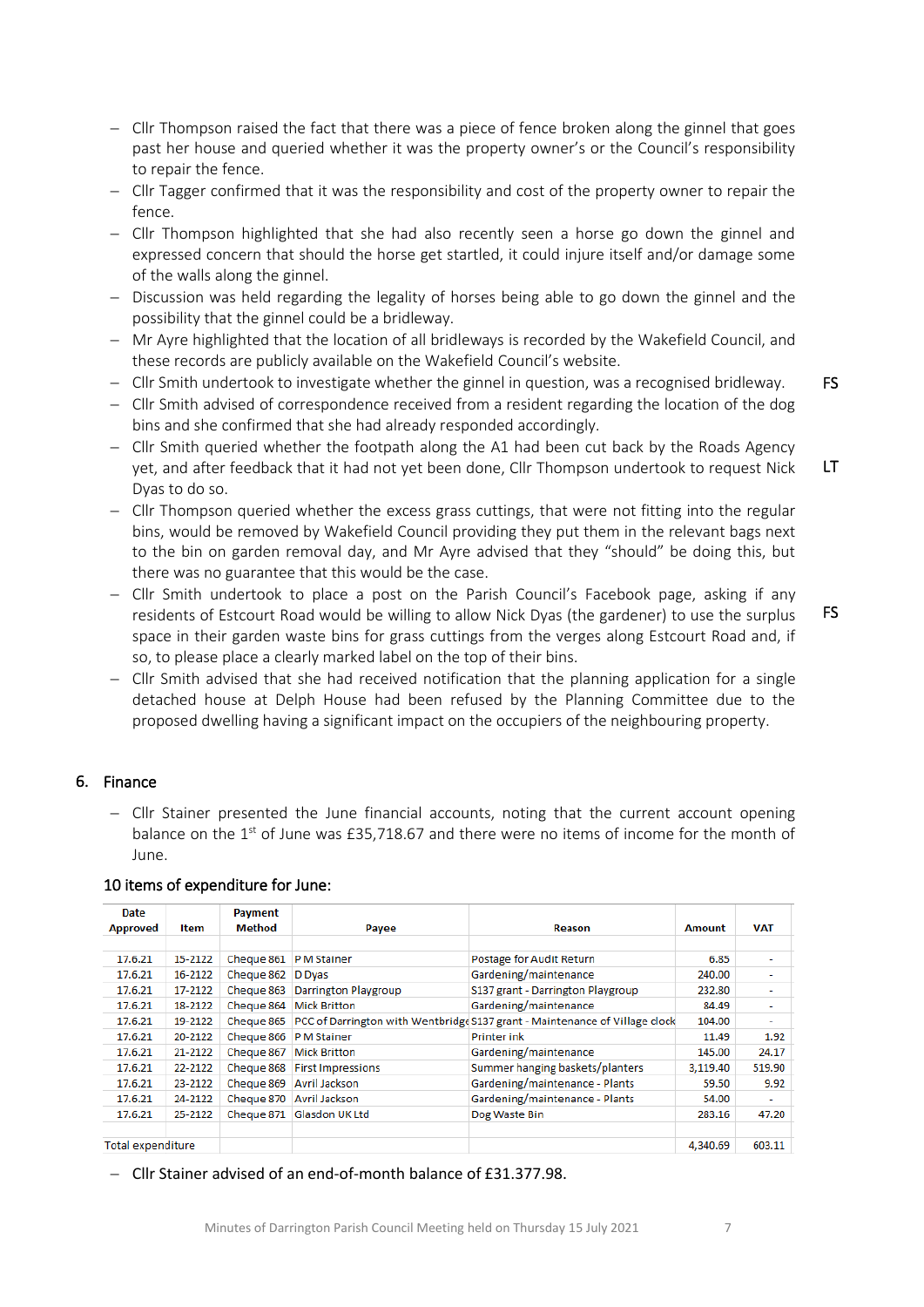## Payments to be approved for July:

| Date<br><b>Approved</b> | Item    | Payment<br>Method | Payee                         | Reason                              | <b>Amount</b> | <b>VAT</b>               |
|-------------------------|---------|-------------------|-------------------------------|-------------------------------------|---------------|--------------------------|
|                         |         |                   |                               |                                     |               |                          |
| 15.7.21                 | 26-2122 |                   | Cheque 872 JRB Enterprise Ltd | Dog Bin Stations                    | 794.40        | 132.40                   |
| 15.7.21                 | 27-2122 | Cheque 873 D Dyas |                               | Gardening/Maintenance               | 256.00        | $\overline{\phantom{a}}$ |
| 15.7.21                 | 28-2122 | Cheque 874        | Pink Spaghetti                | Preparation of minutes              | 150.00        | $\overline{\phantom{a}}$ |
| 15.7.21                 | 29-2122 | Cheque 875        | <b>Wakefield Council</b>      | Annual Grounds Maintenance Contract | 1,182.19      | 197.03                   |
|                         |         |                   |                               | <b>TOTAL</b>                        | 2,382.59      | 329.43                   |

- − Cllr Smith proposed the payments be made and Cllr Tagger seconded, with no dissent.
- − The Council approved that for the month of August and as there was no meeting scheduled for August, Cllr Britton and Cllr Stainer would be authorised to pay invoices due by the Parish Council.
- − Taking into consideration anticipate expenditure, the RFO forecast a balance for the end of the financial year of £22,302.45.
- − Cllr Stainer highlighted that there was potential for additional infrastructure levy income and, if this were the case, there would be an additional £3 250 in the bank account.

# 7. Planning Matters

- − Cllr Britton noted that the request for removal of a sycamore tree near Police House on Estcourt Road had been refused without explanation.
- − Cllr Britton advised that the application for construction of a farm complex on the land adjacent to the Kyte Hotel had been "finally disposed of".
- − After some discussion regarding the meaning of "finally disposed of", Cllr Stainer confirmed that this meant that the period for determination and appeal had run its course and the application had therefore expired.

# 8. Reports – School, Police, Gardening Club, Village Field, Newsletter

#### School

- − Cllr Tagger advised that the school was absolutely delighted and thankful for the support given by the Parish Council and that they would be sending photos to the Council.
- − Cllr Tagger noted that the school had been required to send several children home due to a track-and-trace COVID alert and that this had an impact on schooling so close to the end of term.
- − Cllr Tagger stated that there had been a proposal to adjust the school day to make better use of school times and the parents would be consulted in this respect.
- − Cllr Tagger highlighted that both the school and the pupils had been exemplary, despite it having been such a challenging year and there had been a preliminary inspection by relevant authorities and although there were a few minor issues that needed to be resolved overall, the feedback was extremely good.

#### Police

− Nothing to report, however Cllr Stones undertook to obtain crime figures for the last 12 months, for the area from the police website and distribute same to the Council.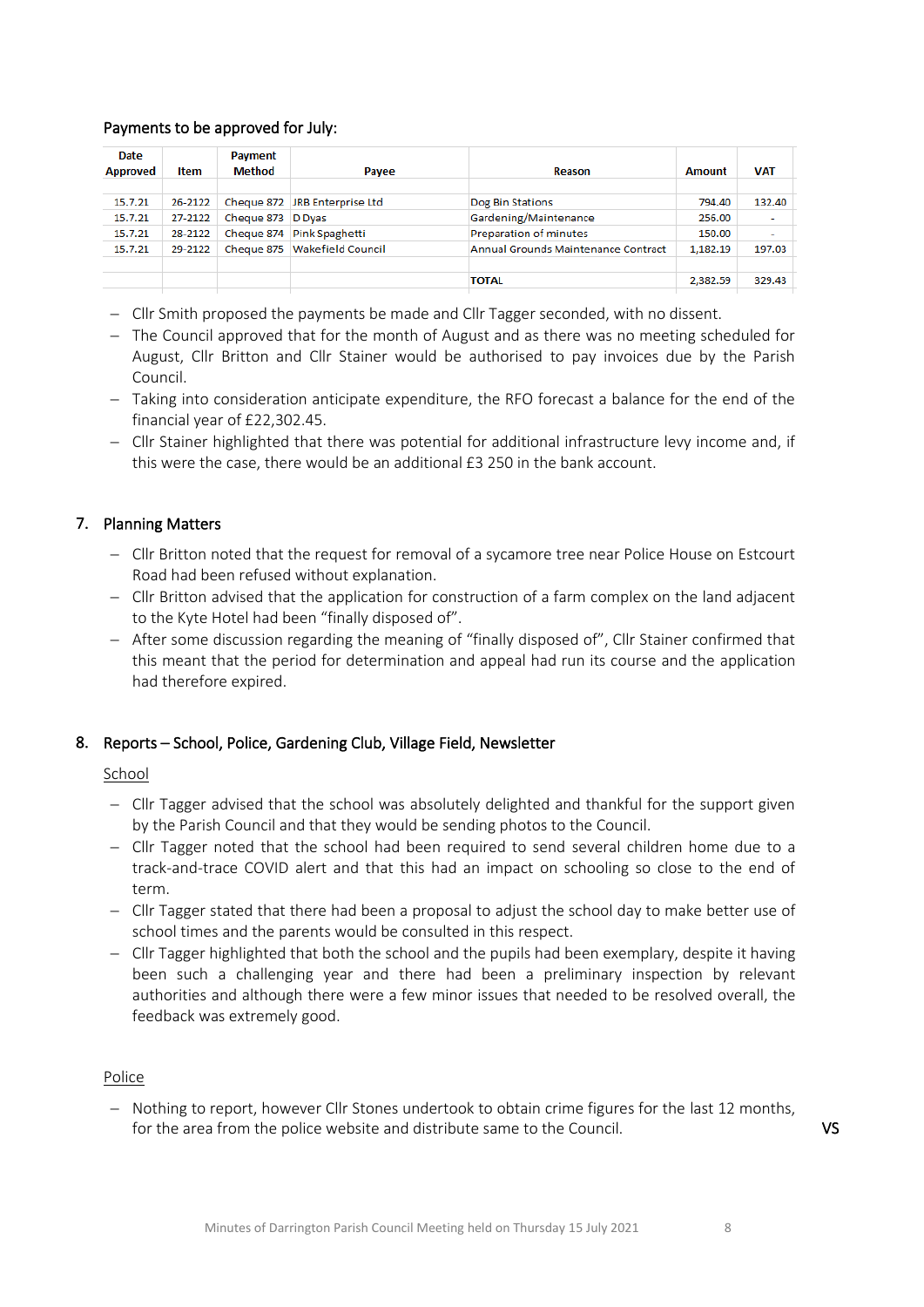#### Gardening Club

- Cllr Tagger advised that Issue 16 would hopefully be the last one and that they had also prepared a PDF newsletter to be put on the website by Cllr Smith. FS
- Cllr Smith suggested that Cllr Tagger continue with the publications and commended him on the quality and engaging content in these.
- Cllr Tagger highlighted that he had been in contact with Craig Gallimore from the Kyte Restaurant, and they were in discussions regarding how they could ensure that the gardening club meetings – the first of which was scheduled – would be COVID compliant.

#### Village Field

- Cllr Stainer confirmed that there had been no committee meetings, however the picnic table had been delivered and stored in the container whilst awaiting installation.

#### Newsletter

- It was agreed that the next newsletter would be published during September

#### 9. Minor Items

#### Temporary closure of Marlpit Lane

- Mr Hames advised that Marlpit Lane would be shut on the  $2<sup>nd</sup>$  of August, from 09h30 to 15h30 for resurfacing of the road.
- Cllr Smith undertook to notify the farmer affected.
- Mr Hames further noted that on the  $1<sup>st</sup>$  of August, Eggborough cooling towers would be demolished.

#### Appointment of Mrs Jones as the Parish Council clerk

- − It was agreed that the appointment of Mrs Jones as the clerk would be tabled for discussion at the next meeting.
- − Cllr Thompson requested that the discussion include activities that the Council should be performing but may not be performing at present.
- − Cllr Thompson noted that the standing orders as minuted earlier in the year were different to those reflected on the website.
- − Cllr Thompson undertook to provide Cllr Smith with the correct standing orders and Cllr Smith undertook to update the website accordingly.
- − Discussion was held regarding the legality of appointing a paid clerk and whether the clerk should be paid as an employee or a contracted service provider.
- − It was agreed that the matter would be added as an additional agenda item for discussion at the next meeting.
- − Cllr Britton proposed, and Cllr Smith seconded, that the services of Mrs Jones be retained to prepare the agenda and minutes for monthly meetings, there was no dissent.

FS

LT/ FS